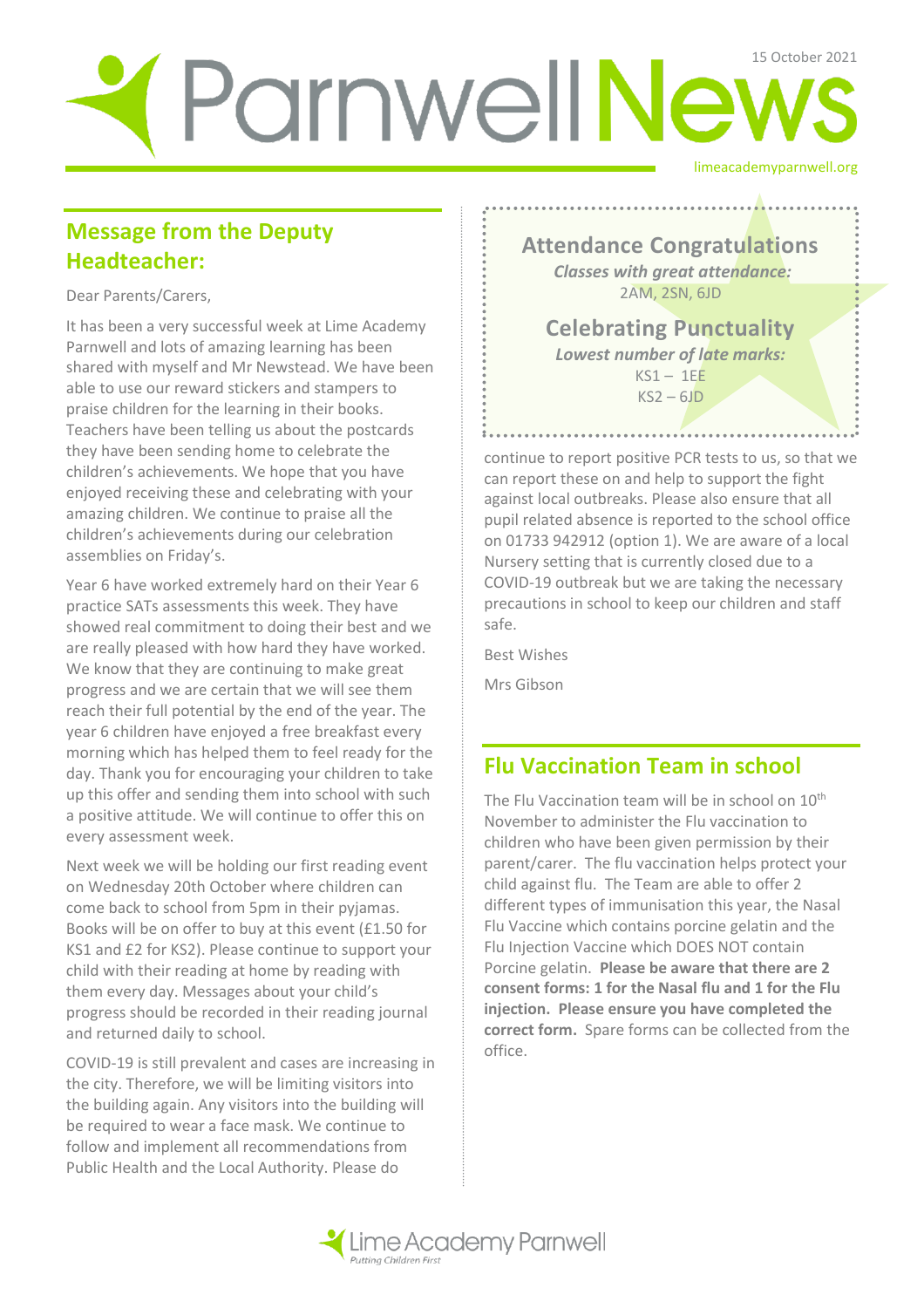## **Secondary school place – Deadline closes soon**

The deadline for applying for a Secondary school place for September 22 is the **31st October 21**. If you do not apply before the deadline, then your application will be classed as a 'Late application' and you may not get your first or second preference school. Applications can be made online by following the link: [Apply for a Secondary School Place](https://live.cloud.servelec-synergy.com/Peterborough/Synergy/Parents/default.aspx) or if you would like a paper copy, please collect this from the office. If you need support with applying, please contact the school office as soon as possible.

#### **Positive Learning in Year 4**

Year 4 have been doing some amazing work in class. In science we have been learning all about gases, liquids and solids and earlier in the term we found out all about the Ancient Maya and their fascinating civilization. In Destination Reader we have been enjoying Roald Dahl's Charlie and the Chocolate Factory and we have used this to inspire us to do some writing - a newspaper report and a persuasive advert. The children have also been hard at work developing their maths skills and we have focused on written methods for addition, subtraction, multiplication and division. Times tables are a real focus in year 4, so keep up that excellent work at home! Some children have created amazing creative homework and it's always really nice to see the things that have been made at home.







## **Reminder - Year 6 Residential to Grafham Water**

If you would like your child to take part in the Year 6 Residential trip in January, please complete the online permission form on Arbor by **Wednesday 20th October**, under the 'Trips' section and you will need to pay the deposit of £15 by the end of October.

#### **Free Events and Courses for families**

This month, Cross Keys Homes are holding a variety of activities and courses for families and the local community, in venues across Peterborough. Activities include: Family Play Sessions, Halloween Craft Sessions, Warehousing Plus Forklift Course, and Careers Club. Please see the link attached for more details[, Cross Keys courses for all ages.pdf](../My%20Pictures/Cross%20Keys%20courses%20for%20all%20ages.pdf) 

#### **Reading Pyjama Night this Wednesday**

This Wednesday 20th October from 5:00pm-6:00pm we are holding a Reading Pyjama Night for children in every year group. We would love children to join us dressed in their comfiest pyjamas, bring a teddy/blanket and most importantly, their favourite book. The hall and dance studio will be transformed into reading rooms for the evening with mats, hot chocolate, biscuits and teachers sharing their favourite stories. Children in Years Reception-2 will be in the Dance Studio and Years 3-6 will be in the Hall.



## **Reception Class Photo taken for the Newspaper**

This Wednesday 20th October, the Peterborough Telegraph will be in school to take the annual